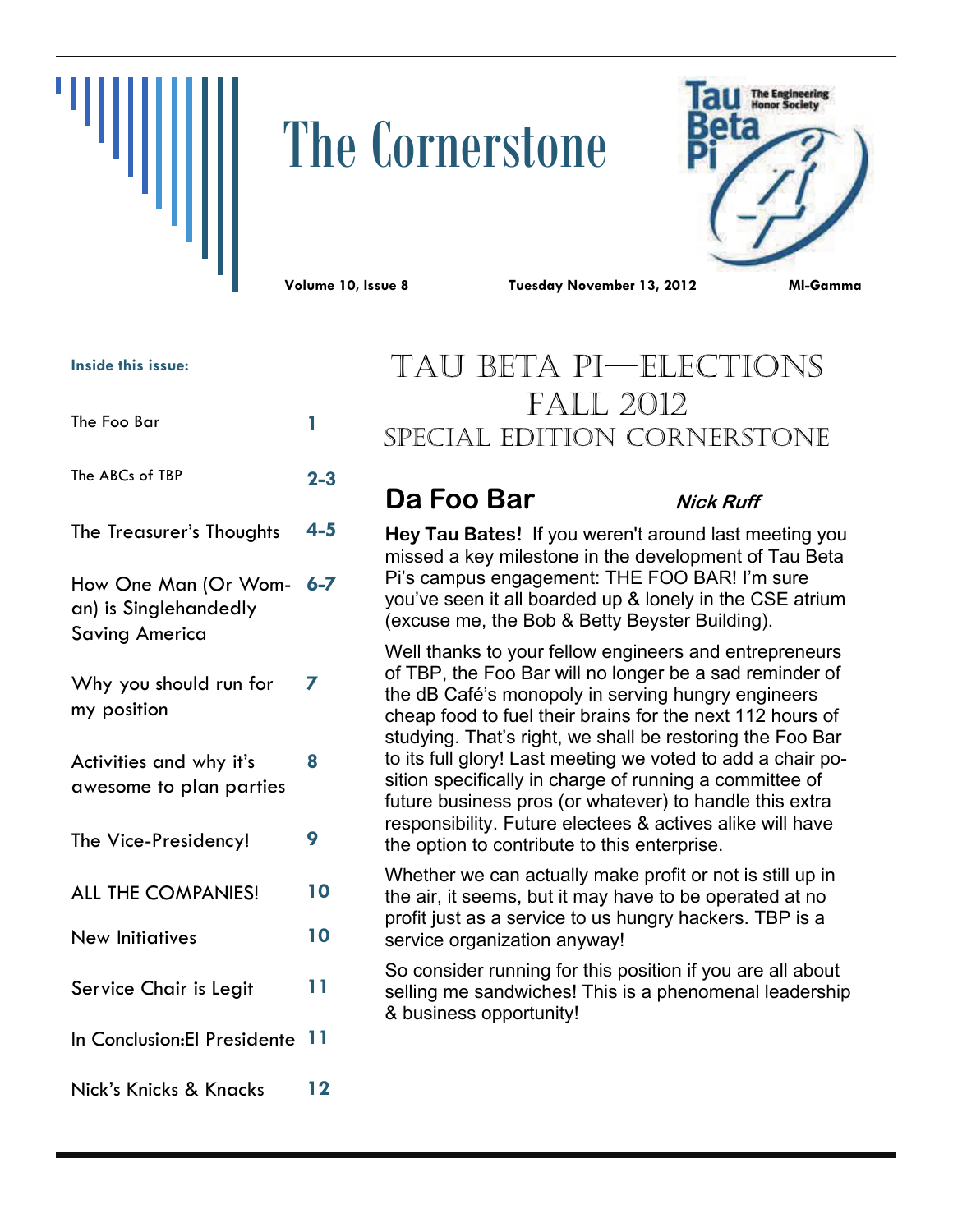## The ABCs of TBP An epic haiku masterpiece By Pritpaul Mahal

A - Actives Chapter needs people To keep everything running Those are the actives

B - Bylaws Our chapter needs rules For Elson's memorizing Oh, to govern too.

C - Cornerstone An essential part Would life be complete without Cornerstone Haiku?

D - Distinguished Actives Some do a lot more These are the dedicated Distinguished Actives

E - Electees An essential part Without new blood our chapter Would cease to exist

F - Fall semester Lots of electees And career fair, too. Oh my! Fall keeps us busy

G - Groups Compete in good cheer Also get to know others In electee groups.

H - Honor Tau Beta Pi is An honor society Be honorable!

I - Integrity Doing the right thing An important quality It's integrity.

J - Jobs Looking for a job? We co-run a Career Fair! A good place to go...

When you're a Tau Bate Companies will seek you out At least on campus

K - KnitWits A misnamed project But very fun anyway It's /sewing/ mittens!

L - Leadership The chapter is large And does a lot of good work Leaders make it run

Anyone can be one Many opportunities To be a leader

M - MindSET Teaching little kids Math, science, engineering That's what MindSET is!

N - New Initiatives Have great ideas? Provide your input... go to New Initiatives!

O - Officers People who run things Think about becoming one We have twenty-one

P - Prestigious Actives Spend thirty hours On TBP things and be Prestigious Active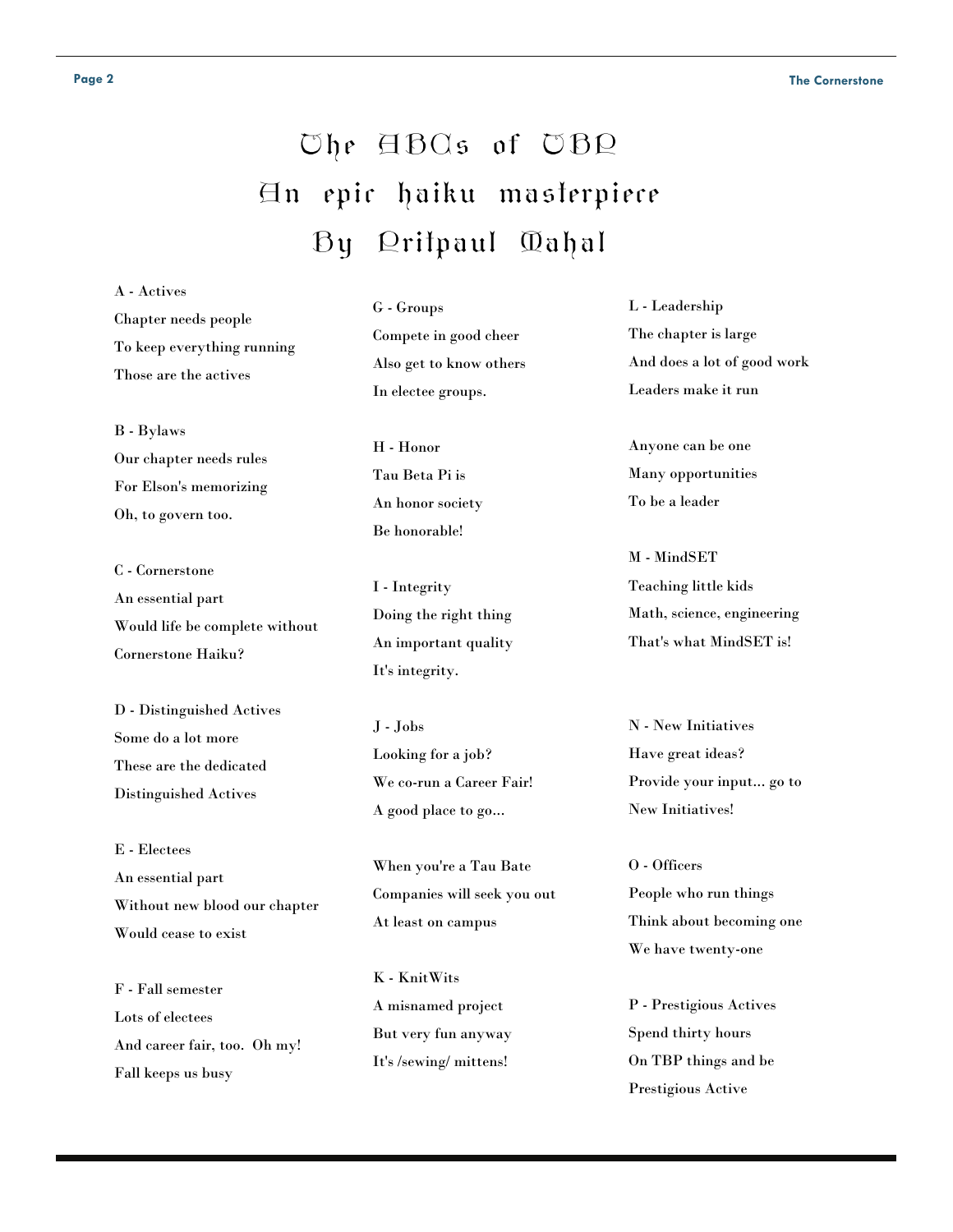#### Page 3 The Cornerstone

the majority.

V - Vice President Tracking electees

The VP does it

Undergraduates at least

| Q - Quorum                         | W - Website                            | DID THE SUN JUST EXPLODE?                                                                                           |
|------------------------------------|----------------------------------------|---------------------------------------------------------------------------------------------------------------------|
| Need quorum to act                 | Website does it all                    | (IT'S NIGHT, SO WE'RE NOT SURE.)                                                                                    |
| So in a voting meeting             | We're getting a new one                | THIS NEUTRINO DETECTOR MEASURES<br>WHETHER THE SUN HAS GONE NOVA.                                                   |
| Please don't leave early           | soon<br>I am skeptical                 | THEN, IT ROUS TWO DICE. IF THEY<br>BOTH COME UP SIX, IT LIES TO US.<br>OTHERWISE, IT TELLS THE TRUTH.<br>LET'S TRY. |
| R - Resume CD                      | X-XKCD                                 | DETECTOR! HAS THE<br>SUN GONE NOVA?                                                                                 |
| Companies love us                  | XKCD is                                | (RAL)                                                                                                               |
| How do we help them find us?       | Nerdy just like us Tau                 | YES.                                                                                                                |
| Resume CD.                         | <b>Bates</b>                           |                                                                                                                     |
|                                    | Got an X haiku!                        |                                                                                                                     |
| S - Service                        |                                        |                                                                                                                     |
| Part of TBP:                       | Y - Years                              |                                                                                                                     |
| Helping the community              | The years will fly by                  | <b>FREQUENTIST STATISTICIAN:</b><br><b>BAYESIAN STATISTICIAN:</b>                                                   |
|                                    |                                        |                                                                                                                     |
| With service projects              | When you're having fun<br>with friends | THE PROBABILITY OF THIS RESULT<br>BET YOU \$50<br>HAPPENING BY CHANCE IS $\frac{1}{32}$ =0.027.<br>IT HASNT.        |
| $T - T Gs$                         | in Tau Beta Pi                         | SINCE P<0.05, I CONCLUDE<br>THAT THE SUN HAS EXPLODED.                                                              |
| After a hard day                   |                                        |                                                                                                                     |
| <b>Relax with fellow Tau Bates</b> | Z                                      |                                                                                                                     |
| With free yummy food               | z-axis zeta                            |                                                                                                                     |
|                                    | ziggurats zap zillions                 |                                                                                                                     |
|                                    | zygote zoo zantac                      |                                                                                                                     |
| U - Undergraduates                 |                                        |                                                                                                                     |
| Undergraduates:                    |                                        |                                                                                                                     |

The End!

**CHECK OUT MIGAMMA.ORG TO SEE OUR AWESOME WEBSITE & PREVIOUS NEWSLETTERS!**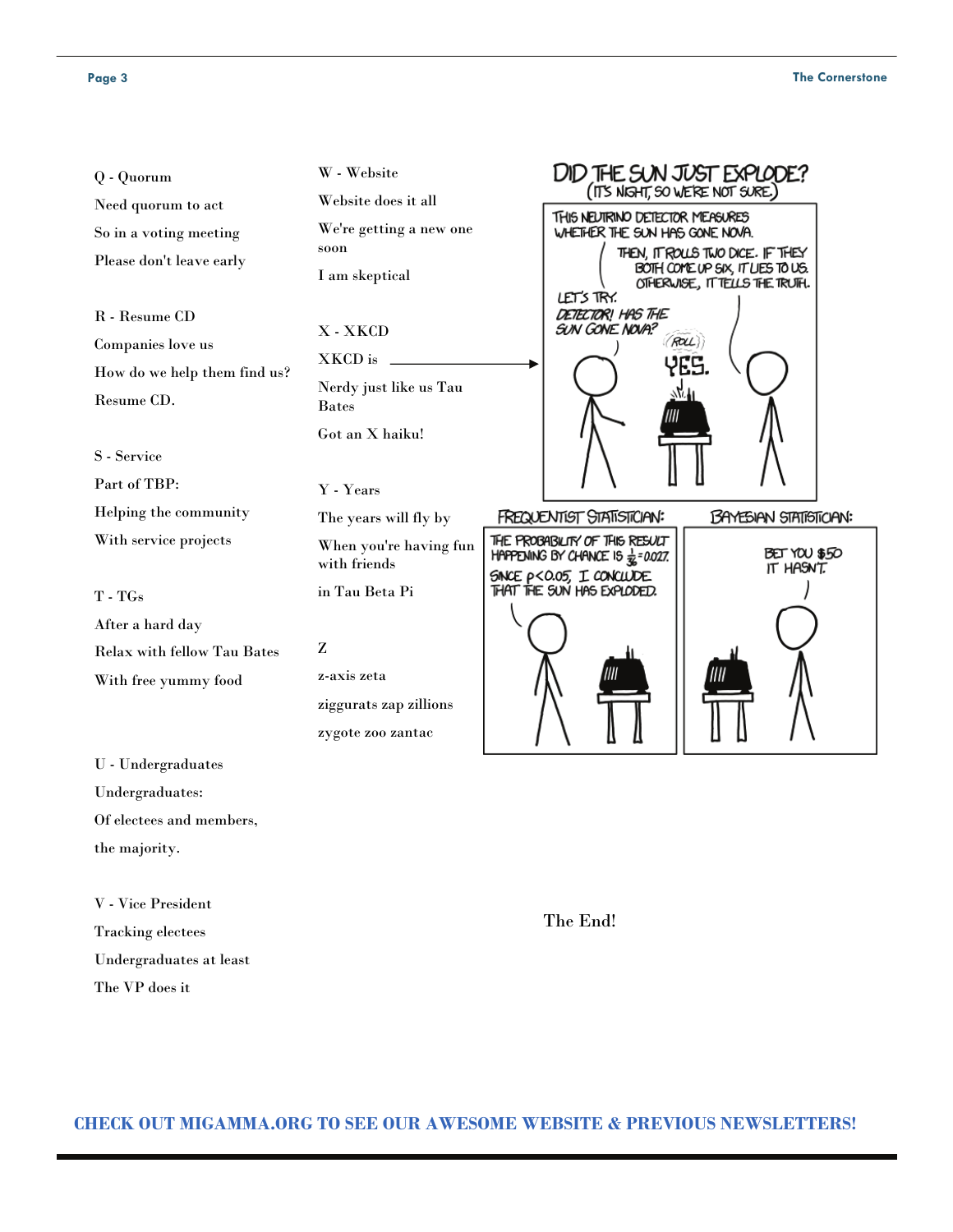## The Treasurer's Thoughts

#### Greetings fellow Tau Bates!

Now that you are all warmed up from last week's presidential elections, it is time to once again flex your democratic muscles by voting for the next batch of TBP officers. At the time of writing this, no one has put their name in for the position of Treasurer yet. This saddens me greatly (I really need to get rid of all the cash stashed under my mattress) so I am going to do some shameless self-promoting.

The Treasurer is one of the few officer positions that spans two terms. The Treasurer is responsible for drafting and balancing the budget every semester as well as being the primary liaison between Student Organization Accounts Service (SOAS or the University's bank) and TBP. He/she will also be in -charge of the day-to-day reimbursement of expenses made by other officers. Now that doesn't sounds too difficult, does it?

I was elected to this position the term I initiated into this chapter (So no excuses there, electees) and I can say with confidence that it has certainly been an enjoyable, interesting and fulfilling year. It was a great learning experience for me. Not only did I develop soft skills such as bookkeeping and organizational skills as well as public relations skills from working with SOAS, I also accumulated a wealth of trivial knowledge and fun facts. For example:

- $\bullet$  The exact speed of light is 299 792 458 m/s
- There is nothing Mike Hand cannot break
- Trading a paper clip for a human being is generally frowned upon
- Stuffing envelopes with invitation letters for 3 hours straight can drive you slightly insane
- Chocolate milk is worth its weight in gold
- $\bullet$  Sit in the front rows during E/A III at your own risk
- Nothing makes a Tuesday night better than free food and good company
- There is always a Tau Bate in the Bullpen (Even at 2:30am in the morning)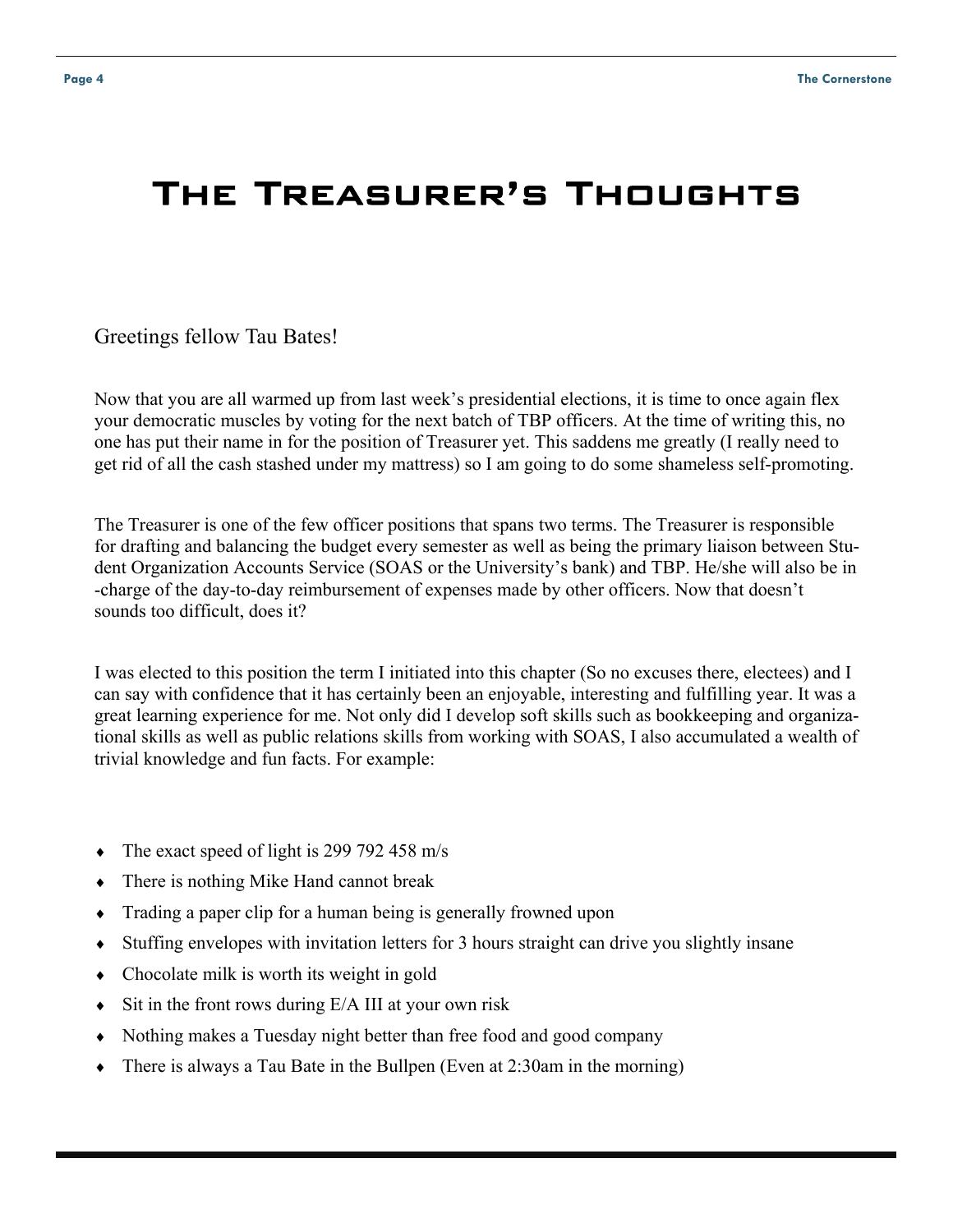More importantly, I have forged many a friendships with my fellow officers. Before joining TBP, most of my engineer friends are from EECS and now, I am proud to say that I have friends all over North Campus. Service and social events are also so much more enjoyable when doing them together with my fellow officers. So regardless whether you are an active or an electee, if you are looking to make more friends in TBP, running for an officer position is the fastest way to do so.

All in all, this is an opportunity for personal and professional development; an opportunity to make great friends; an opportunity to get more involved in this awesome chapter. So what are you waiting for? Stop hesitating and take a leap of faith by nominating yourself for the position of Treasurer! (Don't worry; the stacks of cash will break your fall anyway).

Yours sincerely,

 *Matthew Khoo* TBP Treasurer Winter'12 to Fall'12

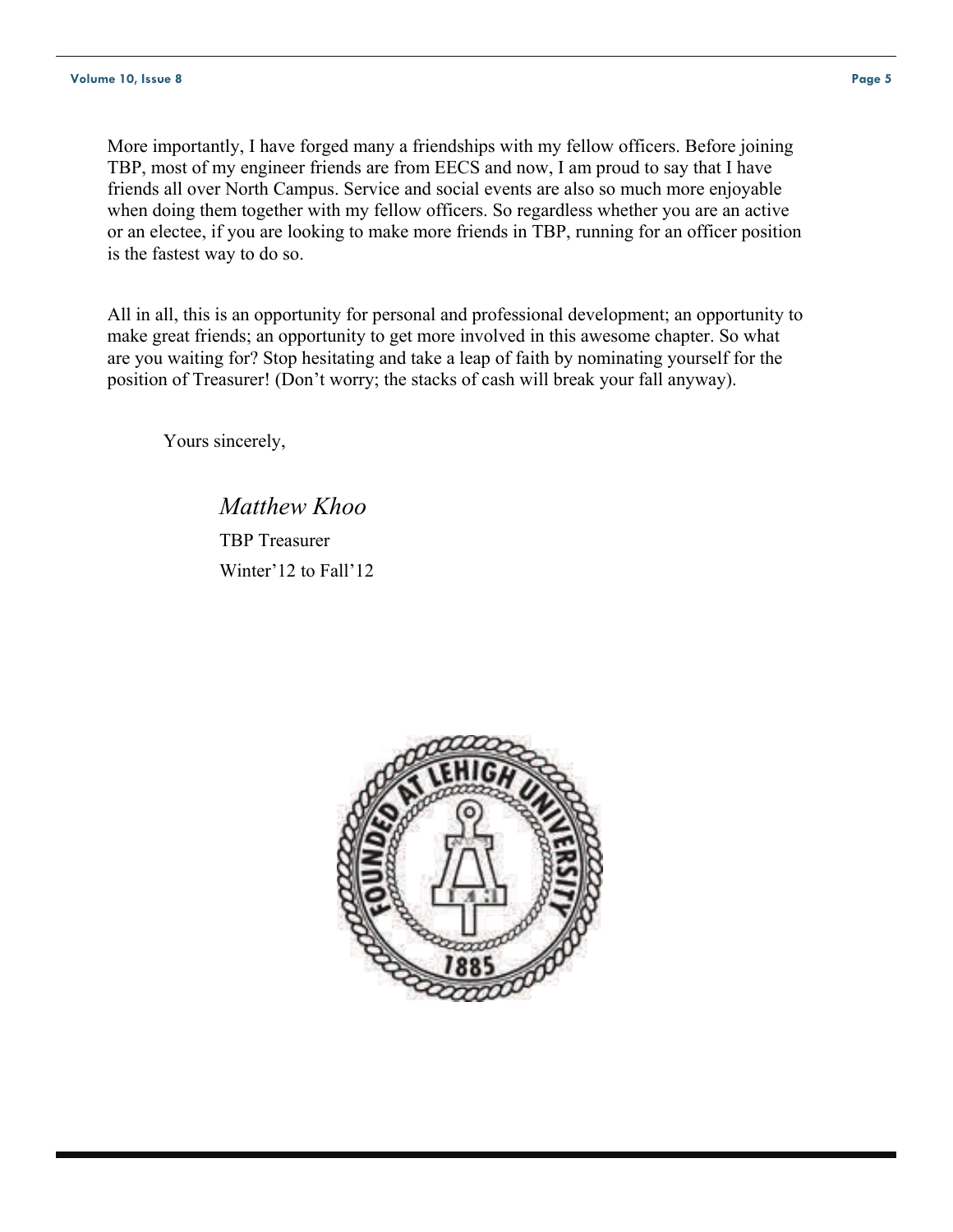## The Campus Outreach Chair: How One Man (or Woman\*) is Single-Handedly Saving America

 *It's a bird! It's a plane! It's the Campus Outreach Chair!* 

 *Faster than a speeding tutoring session, with the ability to flyer incessantly!*

This mere mortal, this superhuman among us, spends every waking moment (actually around 5-15 hours per week, in case you're running for this) relentlessly pursuing the advancement of undergraduate knowledge. With a leap and a bound, flashing through classrooms and email inboxes, the Chair publicizes tutoring with pizzazz (via advertisements to students). Younger students, tossed and beaten by a frothing sea of studies, fear no longer! For under the watchful eye of the Chair, help abounds.

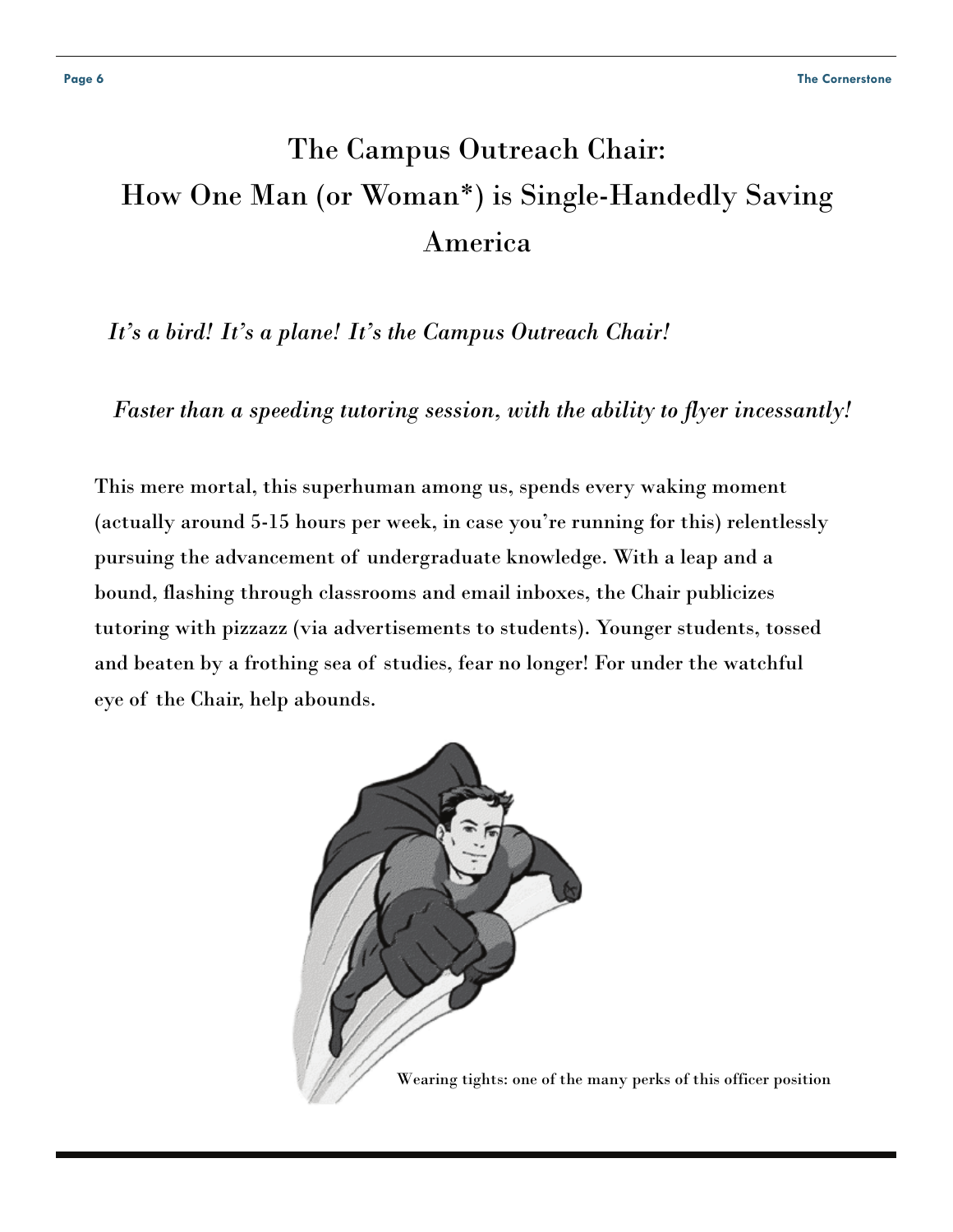Though the night is cold and stormy (Michigan weather, amirite?), and the officer meetings seemingly never-ending, this lone protector keeps the academic flame brightly burning for all campus to see\*\*! For the beacon of knowledge, assaulted by poor professors and busy student schedules, shines on, bringing hope and prosperity to this great nation (the position is actually more just for students at UM at the moment)!

\* I promise I'm not a sexist.

\*\* Warning: actual flame NOT recommended. Superhero capes are surprisingly flammable.

*~ Ben Rothacker* 

### The Cornerstone is fun

#### AKA Why you should run for my position

 Hey guys… yes I am stepping down from Publicity Chair for next semester. I know, I know, you are super sad. But fear not! Despite how overwhelming my schedule is going to be, I will still have time to be involved in Tau Beta Pi and I look forward to seeing a next batch of great Cornerstones!

 While other officers are scurrying & worrying about all kinds of important things from Career Fairs to Inductions, I observe with the eye of a hawk only stopping to give insightful opinions whilst stroking a nonexistent beard. Publicity Chair feels like less responsibility but in reality you carry the face and voice of the MI-Gamma chapter in your hands! Most of my time is put in on Mondays when I assemble the Cornerstone in the Ugli basement computers using Microsoft Publisher. I will give you the .pub templates and stuff, it's really not terribly difficult. The rest of my time is spent conniving, insulting, and bribing other officers to write me articles.

*~ Nick Ruff*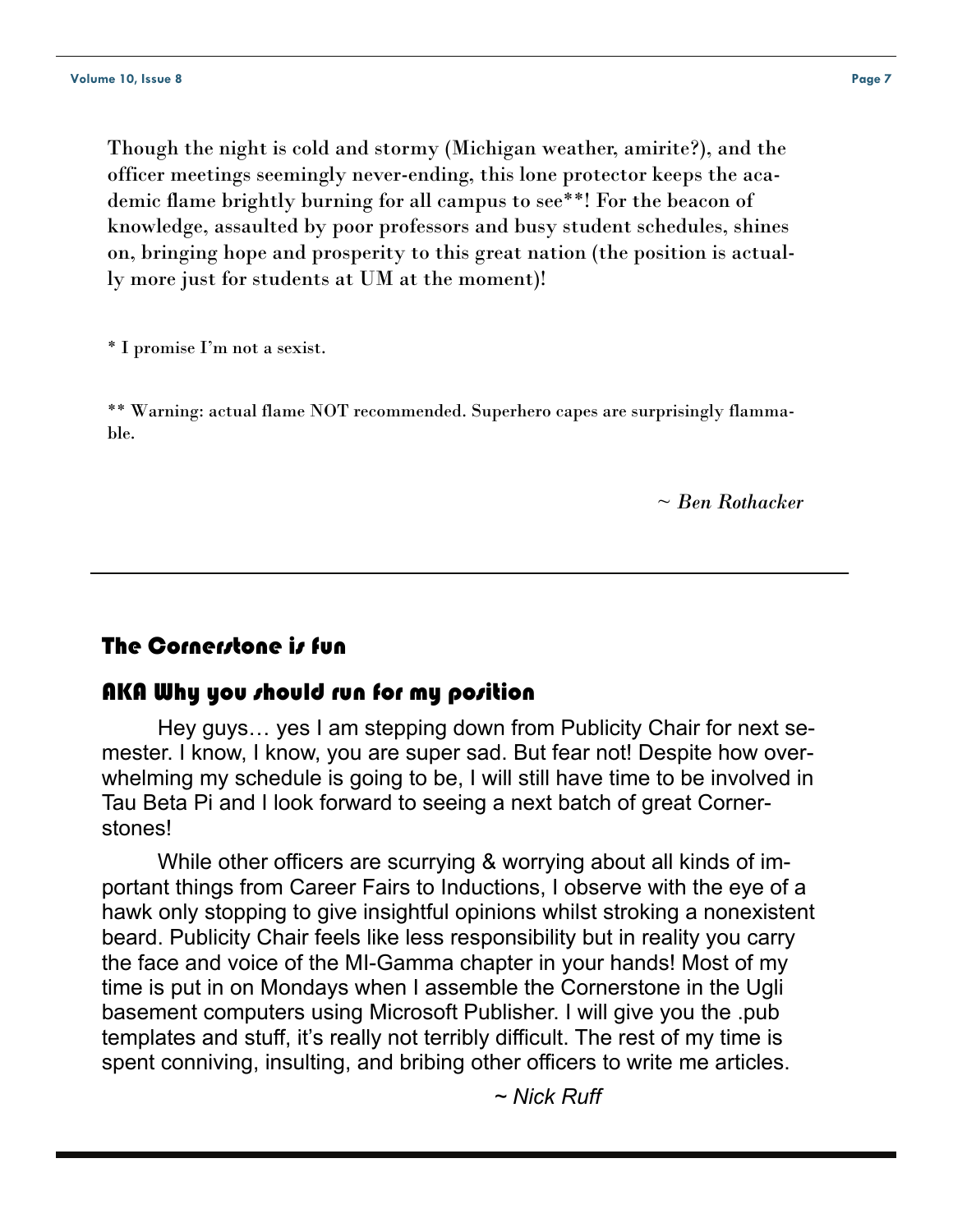#### Hello TBP!

 Since there is a plethora of officer position descriptions in this week's Cornerstone, I figured why should I not contribute to the madness? Thus, I give to you the description of the Activities Chairman which I am writing in the comfort of my apartment (nestled in the depths of North Campus) while listening to the dulcet tones of Frank Ocean. What a stud.

 Being Activities Chairman is one of the best decisions I have made during my time in TBP. I get to arrange a variety of socials, implement new social activities, and help facilitate those arranged by other members. Furthermore, you always get to participate in social events with your fellow Tau Bates (something that has allowed me to get to know a majority of you all—which I of course love!). Planning TG is obviously the most fun and the most rewarding. Plus you learn the inner workings of Bdubs and all the deals they have, so that makes your personal dining experiences outside of TBP slightly more satisfying.

 Aside from socials, you are also responsible for catering the meetings through out the semester. While this certainly has its challenges, you are able to make connections with business owners in Ann Arbor and learn how to effectively plan for things in advance, work with local businesses, and understand catering. The challenges that have arisen have been significant learning experiences and have expanded my skills in logistics and planning large events. Having access to a car is important as you need to purchase supplements for each meeting, i.e. cookies, drinks, cutlery, etc. (however I don't have a car but found a friend willing to lend one to me when I needed it). Finally, the most important part of my job is to plan banquet. I began doing this the first week back of the semester and got it all done shortly after. The people at Campus Inn are so fun to deal with and who doesn't like planning a party! Banquet is also so important for initiates and actives, so it is quite rewarding when your hard work is acknowledged by all those in TBP.

 Therefore, now that you are all abreast of the awesomeness which is activities chairman, I suggest you all nominate yourself or someone else (as was the case for me) that you see as qualified!

Stay classy TBP. Peace and blessins. Isabel Cosnahan Activities Chairman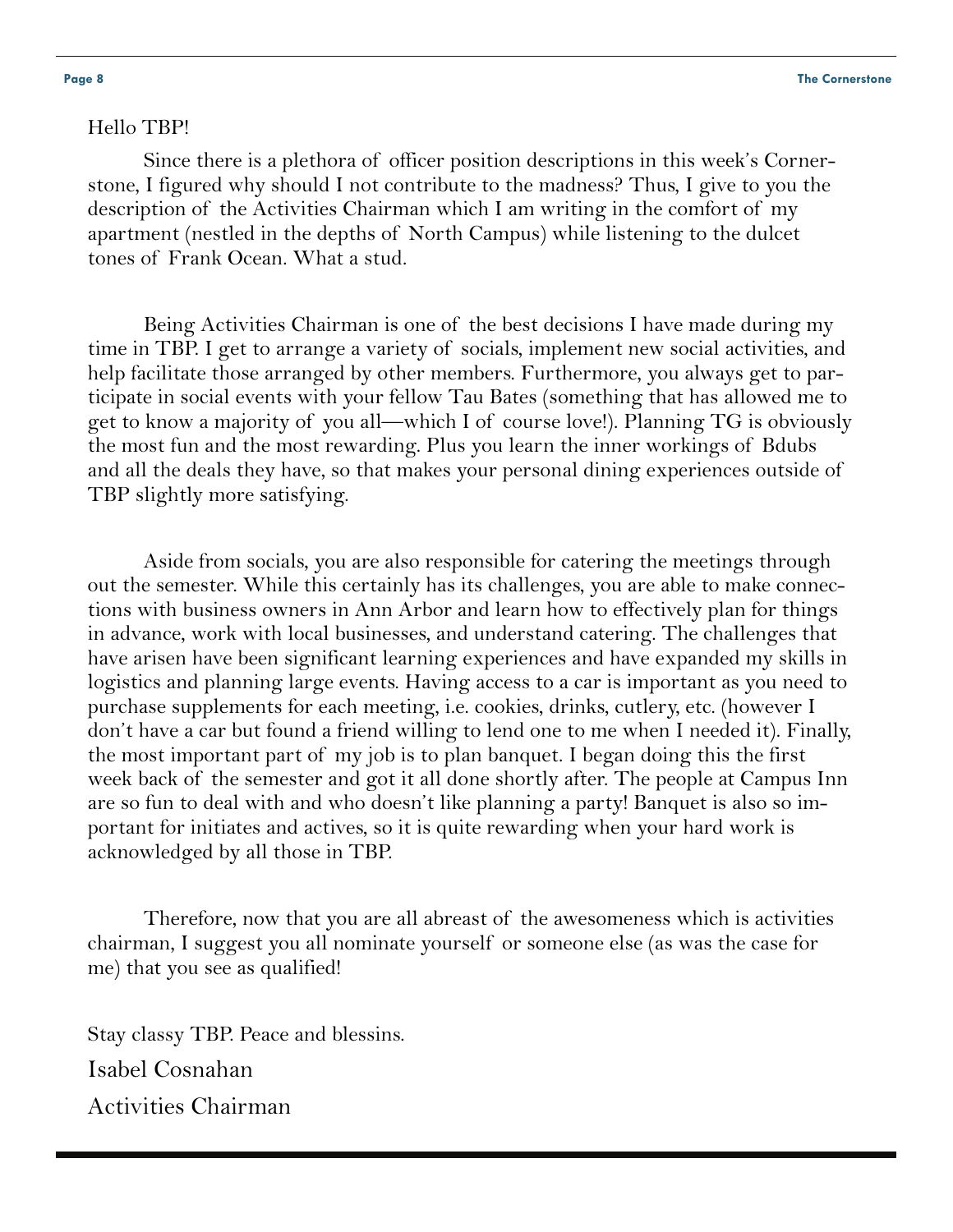### **THE VICE-PRESIDENCY**

Hello to all those brave enough to go to TBP elections,

 I am writing this article to inform you of the wonderful TBP officer position that is VP. Some of you may be wondering what the vice president actually does other than yell at us and tell us to do service and meet deadlines. Well here is a list:

- Create the electee exam
- Coordinate electee groups (leaders & members)
- Update information forms with correct dates, requirements, service projects, etc… to be
- given out to eligible candidates at First Comity
- Reserve rooms and coordinate interviews (includes scheduling and distributing resumes
- &essays) to judge electee character. Collect results and present them at Second Actives
- Come up with/choose which games will be played at Second Comity, E/A I, and E/A II
- Send out reminder emails to electees about requirements  $\&$  events
- Monitor the electees progress throughout the semester (spreadsheet showing hours
- and stuff) and make recommendations on whether an electee will complete the service
- requirement at Third Actives
- Answer ALL electee questions
- Contact other officers to update hours/service projects on website
- Be a part of the Advisory board of TBP

 I won't lie being the Vice-president can be particularly stressful at times, but good planning and preparation as well as being punctual in response to emails will go a long way.

 Personally I have enjoyed my time as VP and being a part of the MIKE & MIKE REVOLU-TION. As VP I had the chance to go to the TBP national conference this semester in Lexington, Kentucky and meet many other Tau Bates. Also the friendships that I have made with my fellow officers is irreplaceable. My only regret was that I was unable to interact with more electees at service/social events.

 Please consider running for VP and remember that it is all about the running the electee process, so electees if you didn't like it YOU can change it .

Sincerely,

 Mike Boyd TBP Vice-President, Fall 2012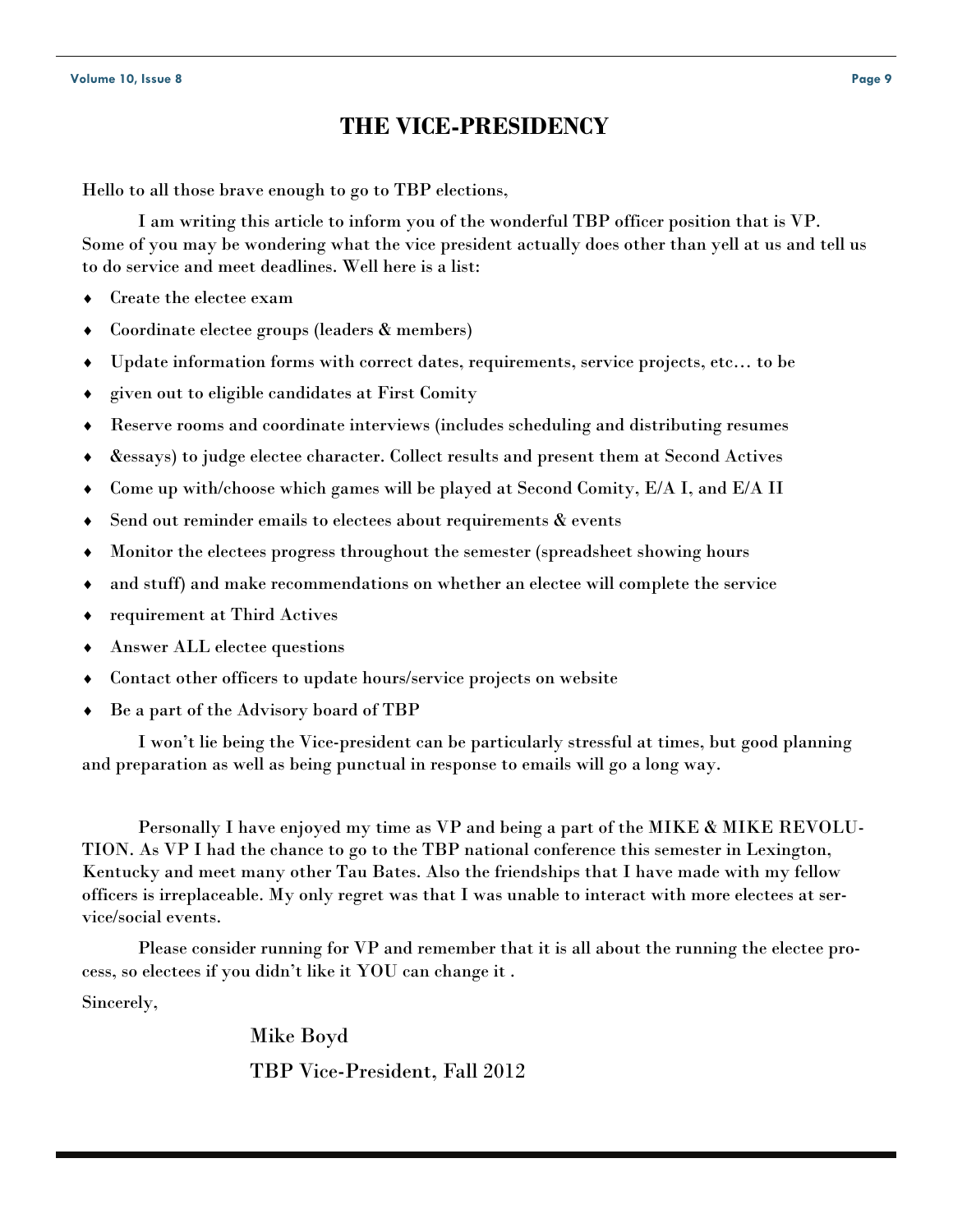#### Companies, ALL THE COMPANIES

As Corporate Relations Officer this semester, my responsibility was talking to company representatives. More quantifiably, I was in charge of arranging meeting speakers and scheduling information sessions. Corporate Relations can also set up service projects with company, such as last semester where we had a joint project with GE at the Habitat for Humanity ReStore facility. Other opportunities that Corporate sets up include professional development sessions, which I am in the process of setting up for next semesters.

It's a lot of fun, and I recommend the position a lot. As a Biomed, I found out that a lot of companies actually hire BME undergrads, which is very reassuring.

That's all! Kristin

As New Initiatives chair, I am responsible for coordinating discussion on action items that are relevant to our chapter. Part of my job includes making sure that I am listening and working with other officers as well as bouncing ideas off of them in order to see what kinds of topics need to be discussed. During the meetings I facilitate them as a moderator in addition to taking minutes on the conversations that come up. Eventually, the topics discussed in New Initiatives meetings are intended to be brought up with the officers and chapter as a whole in order to make improvements and changes. I have really enjoyed being New Initiatives chair this semester and learning the responsibilities of what makes a good officer. If you have any questions about my position or otherwise responsibilities, feel free to email me at gcalco@umich.edu.

Thanks,

Gina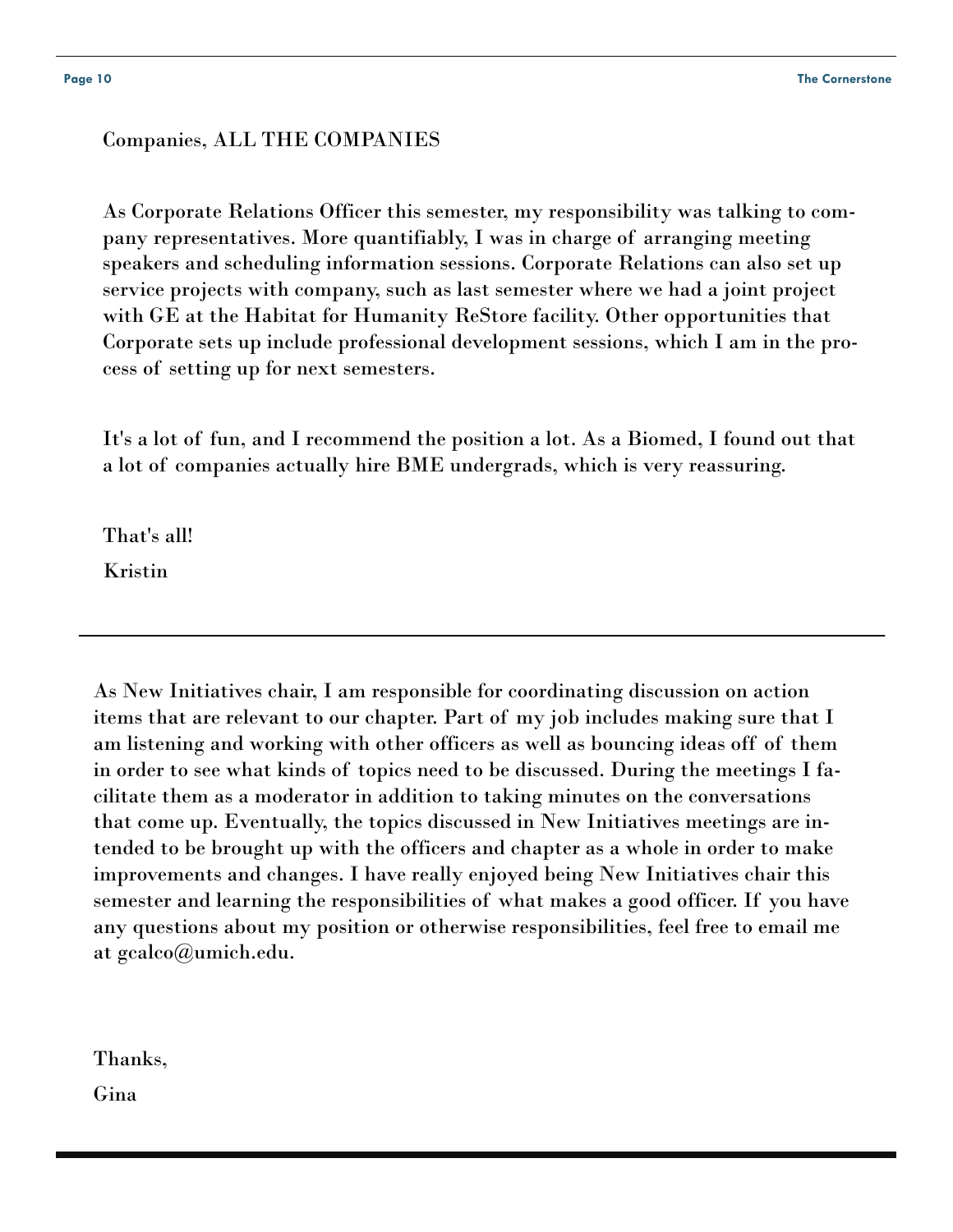#### **Volume 10, Issue 8 Page 11**

Hey Tau Bates!

Who of you doesn't love service projects? Being Service Chair is a great way to get involved in the many great opportunities our chapter has. I am completing my second non-consecutive term in this position (hint: electees, check your electee exams) and I have loved every minute of it. Also, if you like planning logistics, this is definitely for you.

Lets talk about Book Swap. This event is a perfect example of members of our chapter coming together to pull off a huge service to our college. You get to forge lasting friendships with current and past officers, Book Swap Chairs, Book Swap legends, and new members. And it is very rewarding to see all your planning coming to fruition and help hundreds of students to buy and sell textbooks.

Planning the projects entails recruiting all the wonderful project leaders, getting them their directions, making sure they have past project reports, staying in touch with them, and helping out in any other manner. Helping the leaders to schedule the projects is a very important task. You have to make sure there are not conflicting projects and events. These includes other service projects, MindSET modules, meetings, social events, and large campus events and holidays.

Also, just being an officer is very rewarding. I have enjoyed learning the behind-the-scenes workings of TBP, being able to help TBP grow and evolve, and getting to know my fellow officers better. I would like to encourage anyone who has a passion for service, a knack for logistics and planning, and a desire to be more involved in TBP to run for Service Chair.

 $\sim$  Maria  $\sim$  Maria

*Now for some choices words from Mike Hand, your current President:* 

Serving as president for our chapter of TBP has been one of the most rewarding experiences of my college career. As president, you have a huge say in setting the semester vision for the chapter, as well as the vision looking forward, beyond the semester. The president serves as the face of the organization when working with the college or the wider community.

President is also challenging. It requires coordinating a large officer corps, and ensuring that everything that needs to be taken care of is happening. My advice for anyone interested in running for the position is to use the first few weeks of the term to deliberately set a vision and goals for the officer corps. Starting out with everyone almost on the same page will help with cohesion and productivity throughout the semester

It's a lot of work, and you'll have to make some sacrifices to do a good job, but I can promise you that if you really put yourself into it, it is a very rewarding experience.